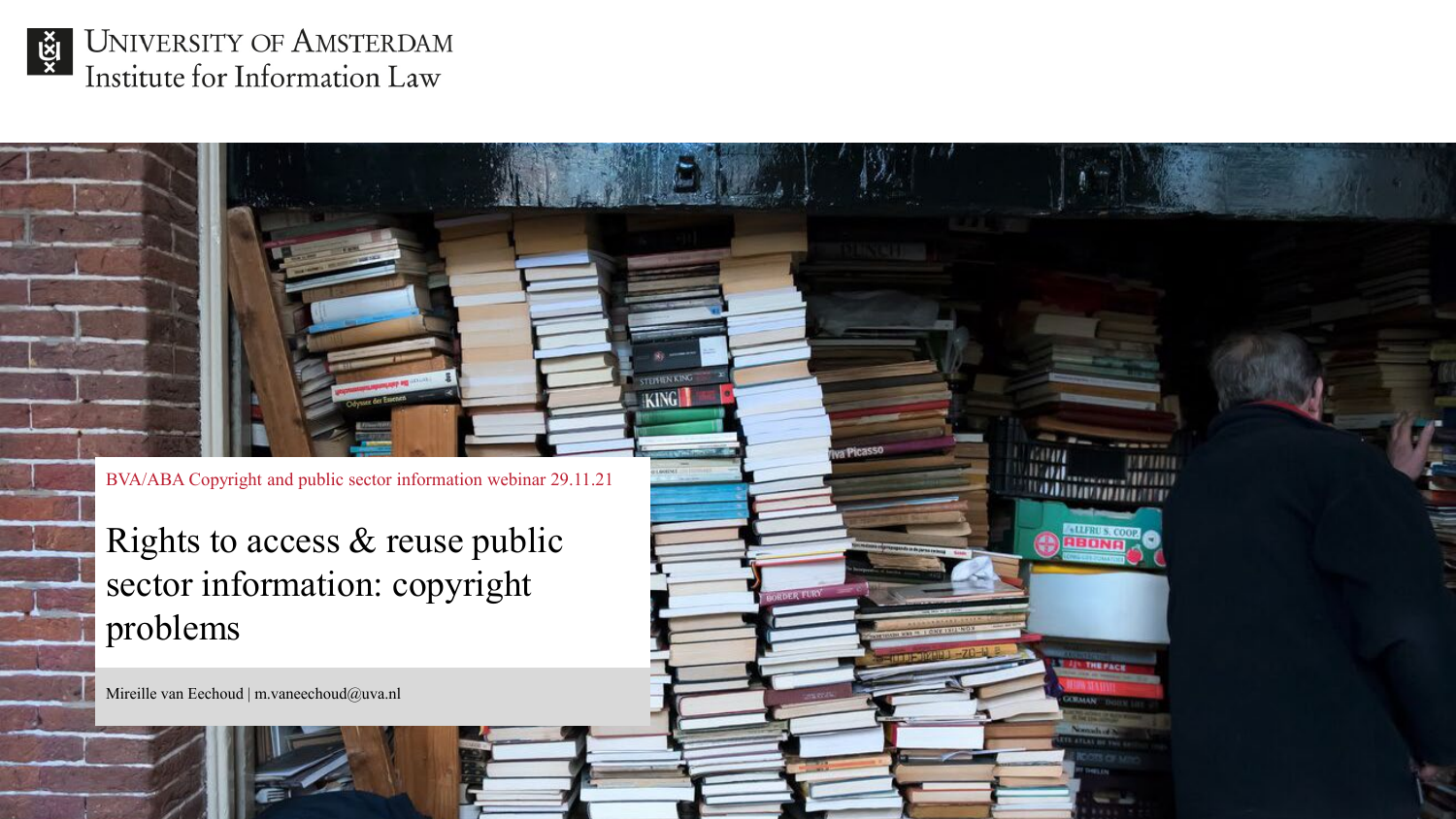

**=**

# What is the problem?

- Inherent tension between copyright (+ database rights) and right to (use) public sector information
- Areas of law develop(ed) seperately
- Digitisation massively increases need to coordinate
- Legal uncertainty in EU law (and many MS laws):
	- Status and ownership of public sector information under copyright/database right (harmonization gap)?
	- Relation (hierarchy) between regulation of access, reuse and intellectual property?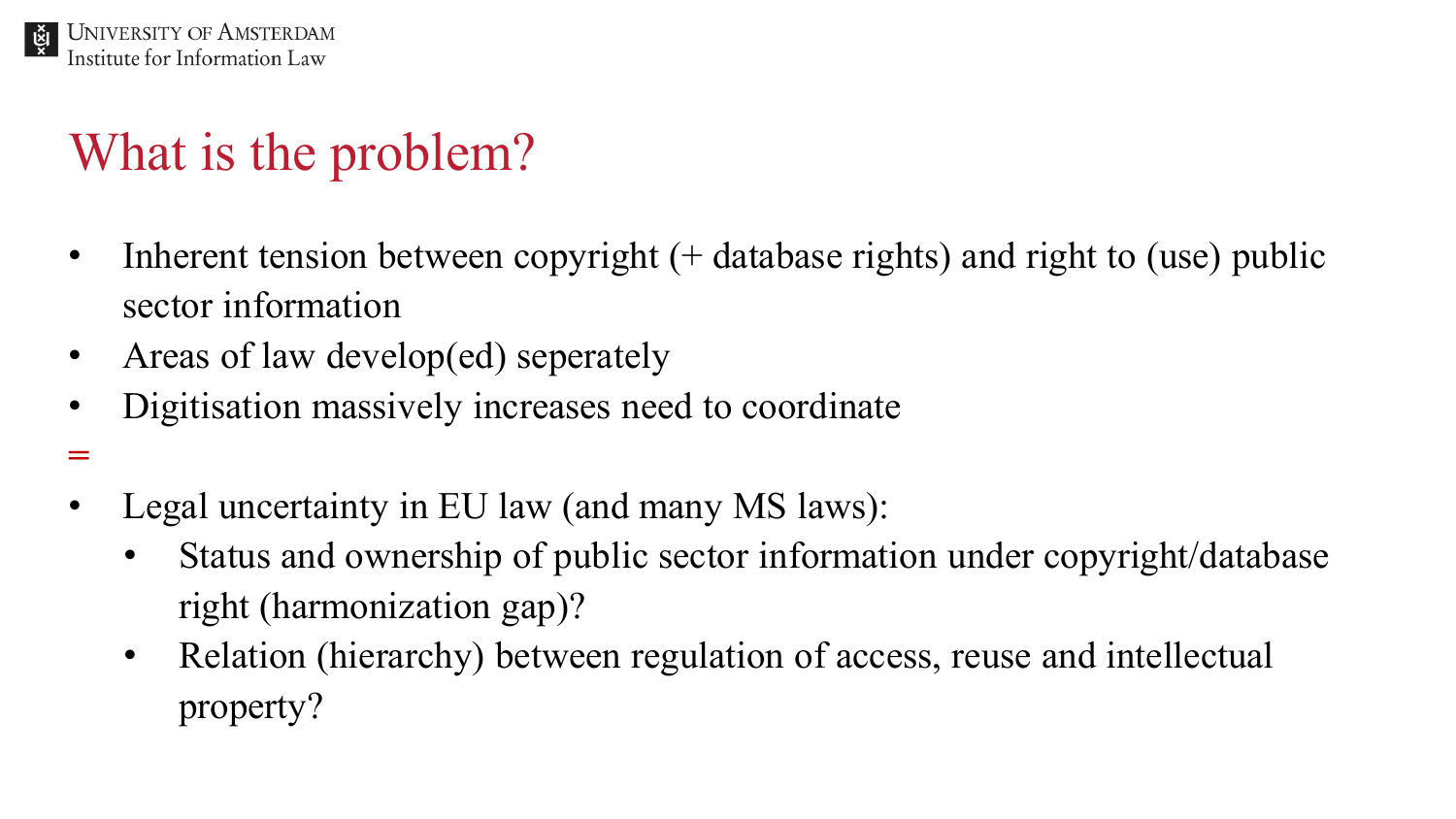#### $Access - reuse - copyright time line(s)$

#### **1980**

EU Software directive (2009r)1991 EU Database Directive 1996 EC Green paper copyright & challenge of technology 1988

EU Copyright Directive 2001

*OKFN Open definition v1.0 2005 Sebastopol 8 Open Government Data Principles 2007 Creative Commons v1.0 2002*

EC Guidelines licensing PSI 2014 DSM Directive 2019 proposal Data Act (?) 2020 1989 EC Synergy Guidelines PPP information market

1995 EU Green paper on (commercial) exploitation PSI

2001 EU Access Regulation (1049/2001) 2003 EU Public Sector Information Directive (rev. 2013, 2019) 2001 EC Follow up Green paper PSI

2009 Tromsø Access Convention (No 205, in force Dec. 2020) 2011 Open Government Partnership

2013 Open data charter G8

**2020** 2019 Open data Directive (2019/1024) 2020 Proposal Data Governance Act (COM/2020/767)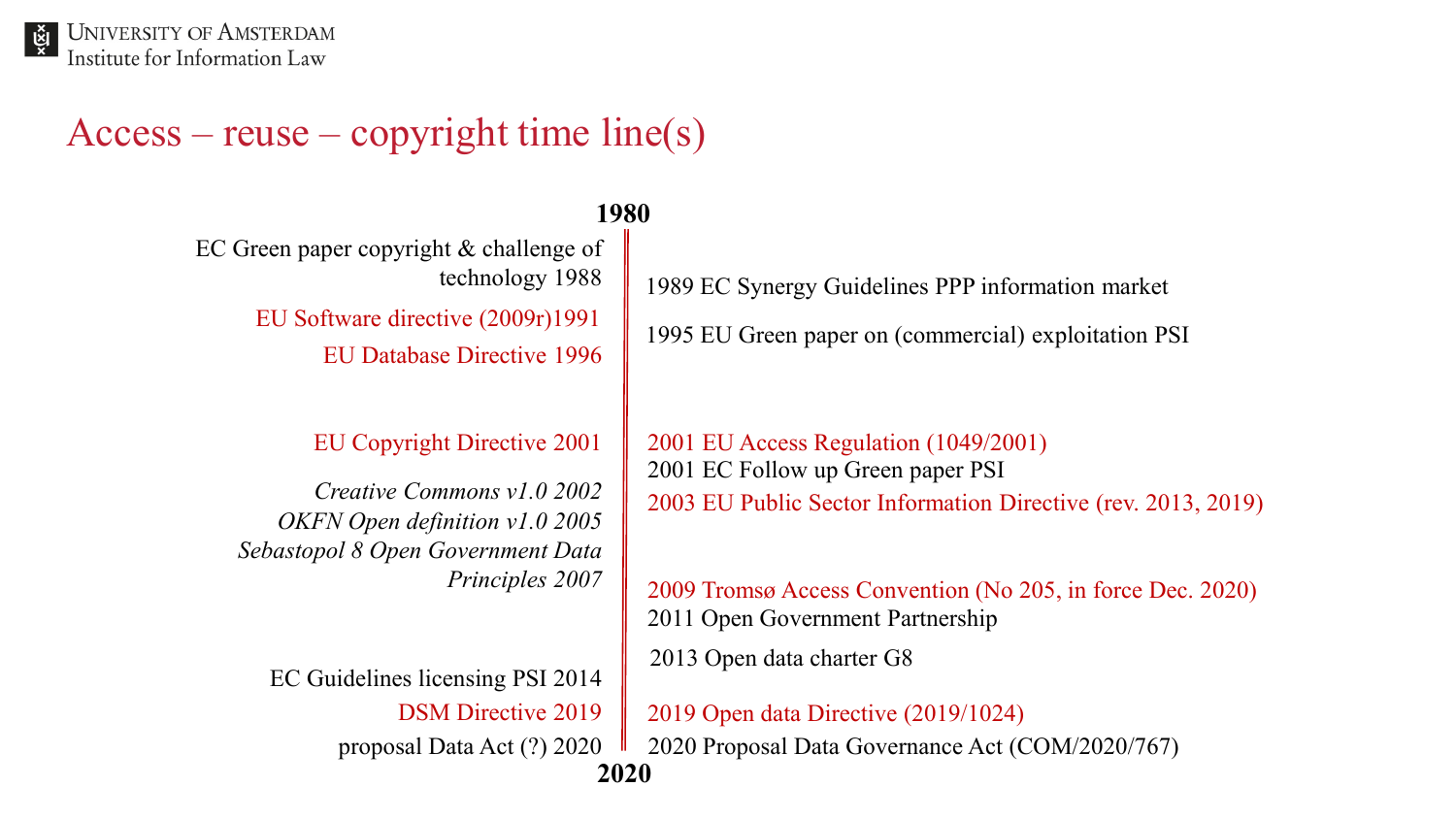

## 'Open data' instrument to…

- Stimulate economic growth and societal value through new information services/products (innovation/economic rationale)
- Improve accountability of public sector & enable better citizen participation in public policy making (political democratic rationale)
- Achieve better and more efficient public service delivery (efficiency rationale)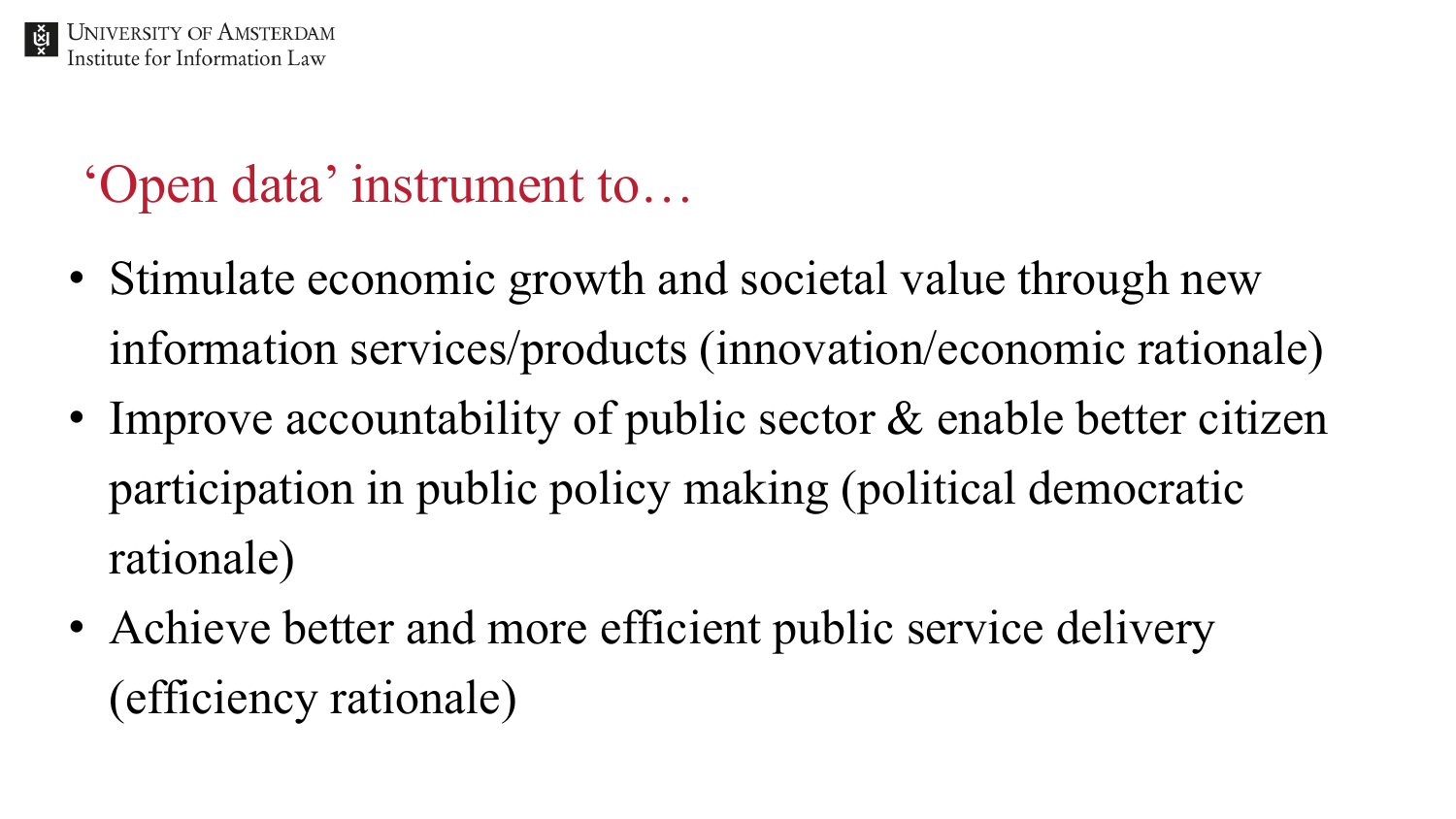# What is (truly) open data?

- Open technical > machine-readable, open format, metadata, etc.
- Open legal > free from copyright/database/related rights restraints

"freely used, modified, and shared by anyone for any purpose" (subject, at most, to requirements that preserve provenance and openness)." *Opendefinition.org*

• Typical licenses: Creative Commons ('by', 'zero'), GPL, MIT, AFL, national open government licenses.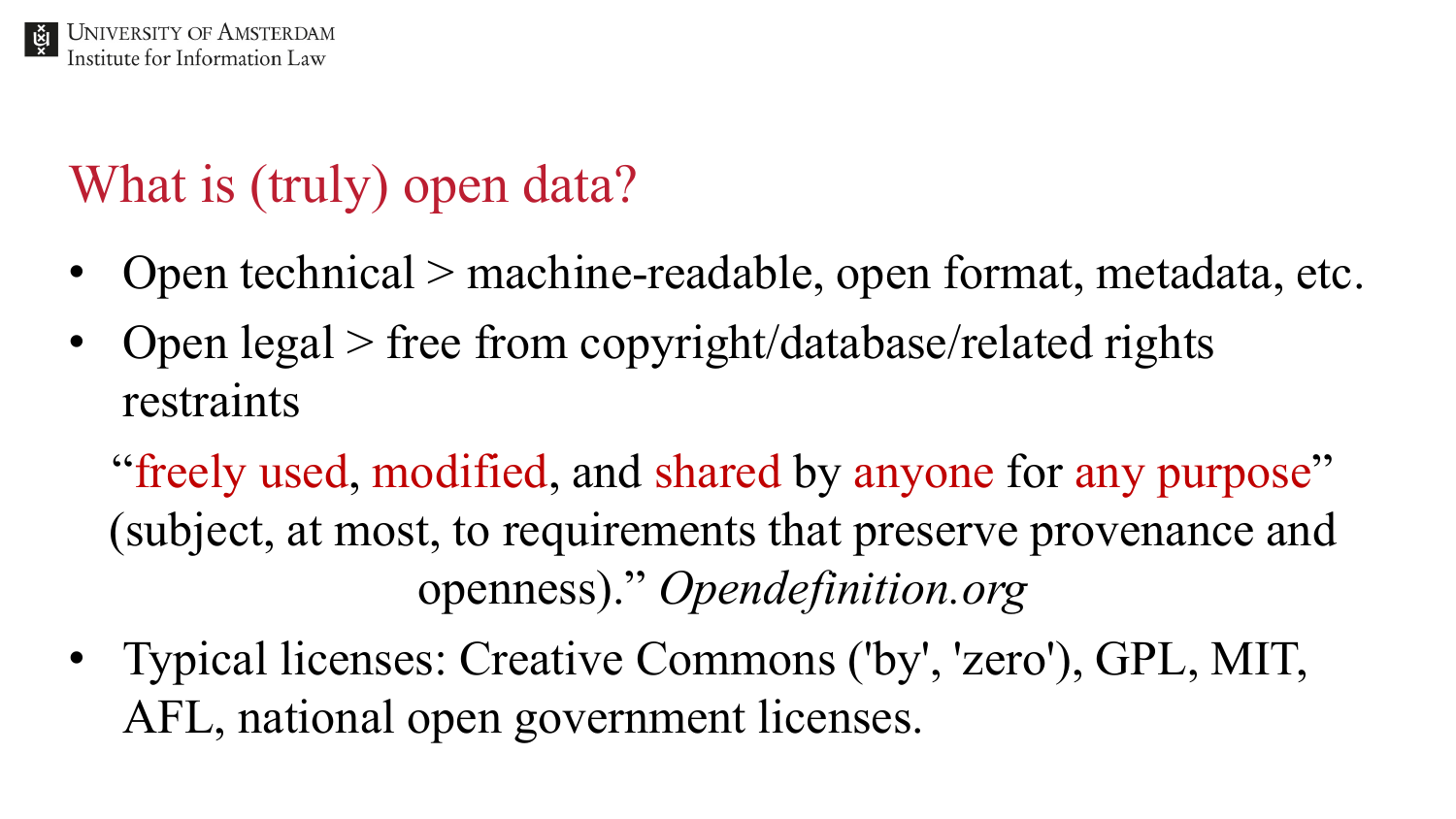

Open data (public sector information) directive:

- MS must ensure that documents public under domestic access regimes available for re-use.
- Re-use  $=$  any use for other purposes than initial public task for which information produced/collected
- Any terms and conditions: must be transparent, nondiscriminatory, not unnecessarily restrict re-use possibilities
- Transparent pricing, default principle: free or marginal cost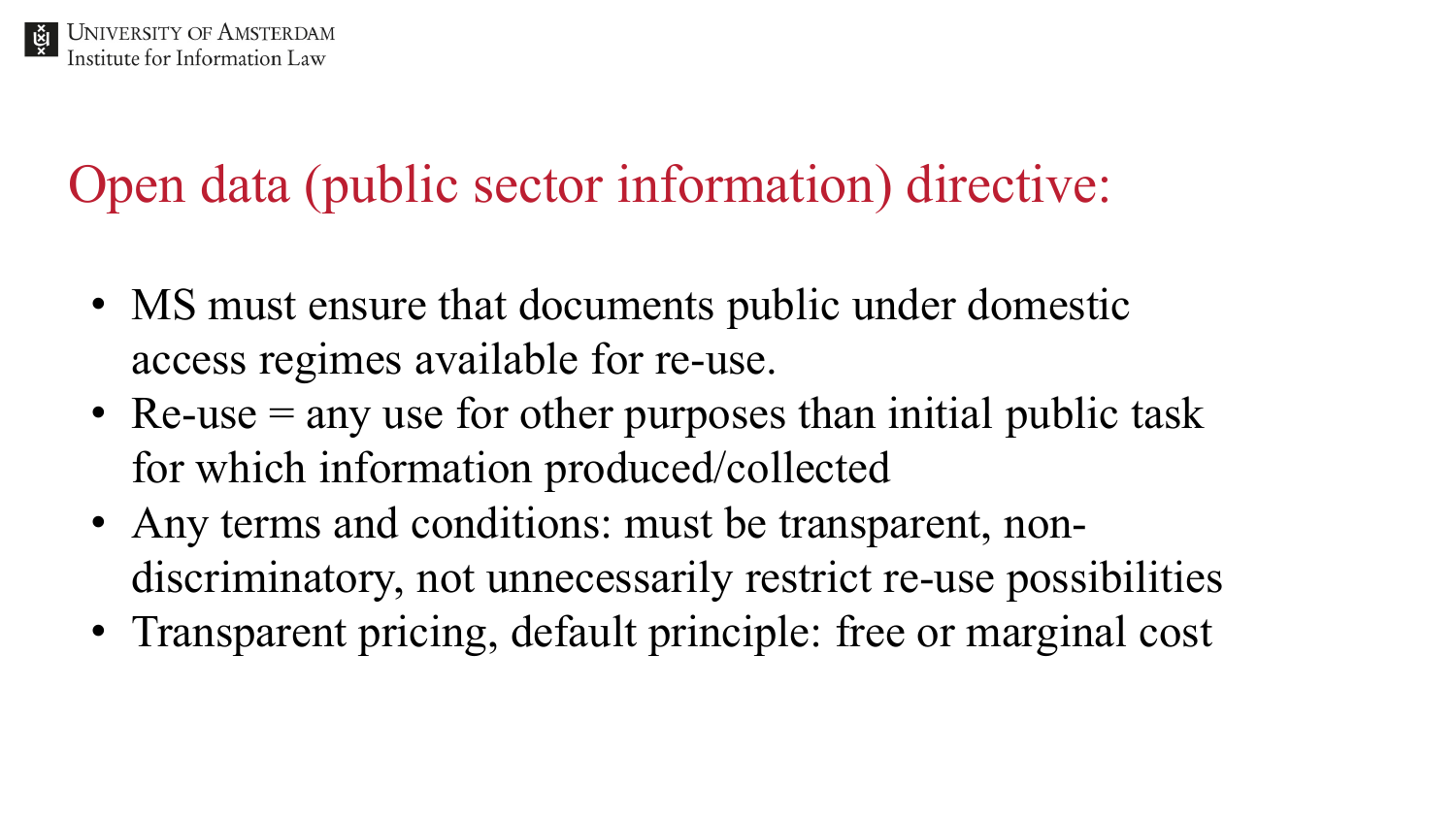

## Relationship copyright – access - reuse laws:

- Art. 13 Database dir; Art. 9 Copyright dir: no prejudice to law on access to public sector documents.
- DSM dir: silent, except Rec 84 > interpret and apply in accordance with [fundamental] rights and principles Charter.
- Open data dir: rights employees (authors) public sector to be respected, but: public sector must excercise copyright so re-use facilitated (Rec. 54). Exercise sui generis database right to limit re-use forbidden (art. 1(6) Directive). Not applicable to 3rd p IP.